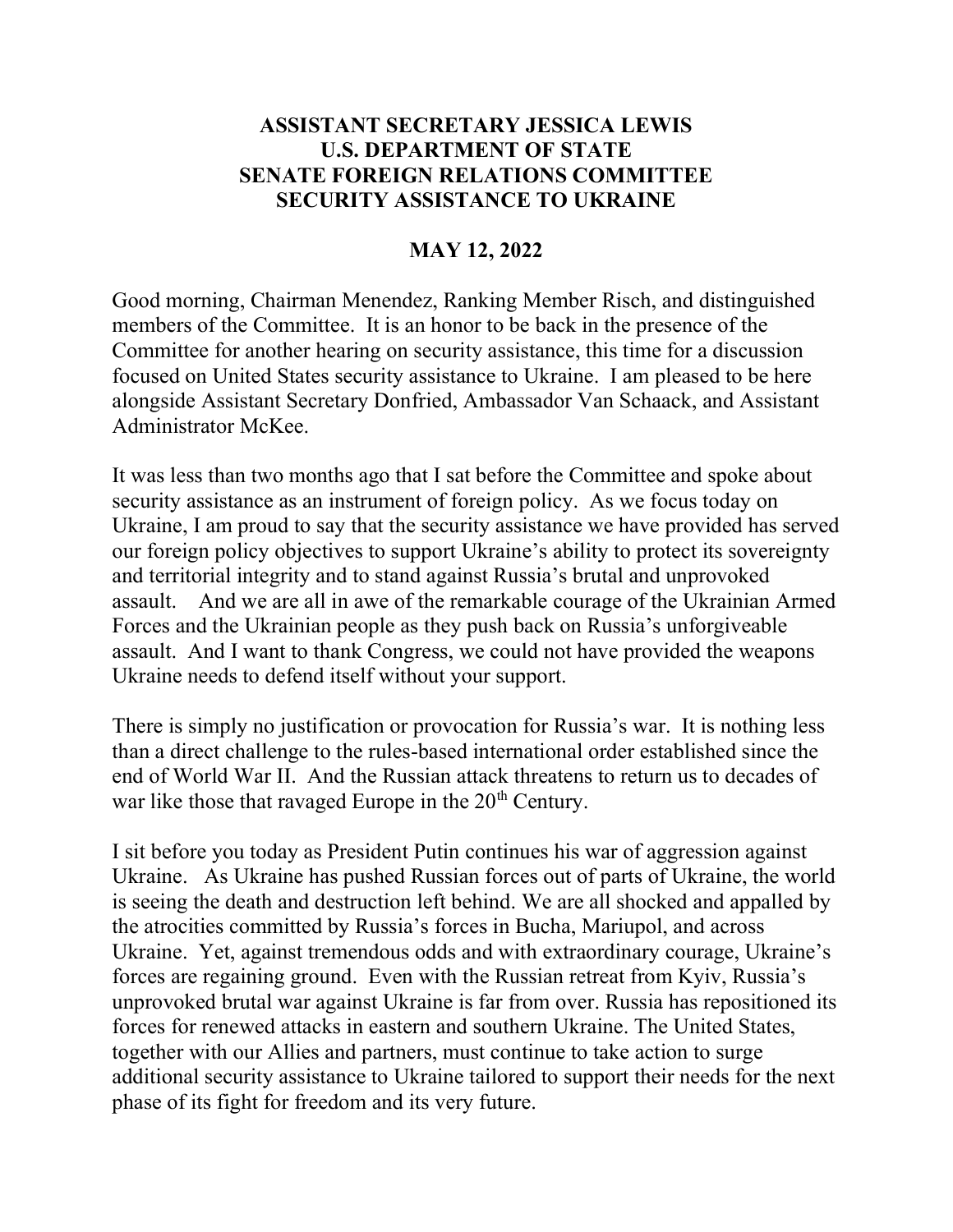For all these reasons, the United States has provided approximately \$3.8 billion in security assistance since Russia launched its unprovoked and brutal further assault against Ukraine, including approximately \$4.5 billion since the beginning of the Biden-Harris Administration in January 2021, and more than \$6.5 billion since Russia's initial invasion in 2014. Today, I would like to focus my testimony on (1) Our Historic and Current Assistance to Ukraine: as Russia continues its assault on Ukraine, we are also continuing our support to counter Russia's present offensive in the Eastern region of Ukraine. (2) The Strategic Environment: the current moment presents opportunities and challenges in the security assistance realm – including the need to offramp partners from Russian military equipment and re-focus on the implications of this war for another partner at risk of invasion – Taiwan. These challenges have implications not only for specific arms transfer decisions, but for broader structural mechanisms such as how we might make U.S. arms transfers more competitive, including flexible financing options and building defense exportability into platforms and technology early in the acquisition process. And, (3) The Next Stage of our Security Assistance Response: the President's new supplemental request is designed to continue our robust support to Ukraine while also addressing these broader issues.

#### Historic and Current Assistance to Ukraine

Since assuming office last January, this Administration has committed approximately \$4.5 billion to supporting Ukraine's defensive capabilities, including through Foreign Military Financing (FMF), the DoD Ukraine Security Assistance Initiative (USAI), Presidential drawdown authority (PDA), and other program lines –that's more than ¾ of total U.S. security assistance to Ukraine since 2014. Prior to the invasion, we worked with Ukraine and our Allies to identify military requirements and match funding streams to support needed defense capabilities, ranging from radars to Javelins. Through the Excess Defense Articles program, we delivered to Ukraine Mi-17 helicopters to enhance Ukraine's ability to transport forces as well as Island Class Patrol Boats to help Ukraine patrol its territorial waters. In addition, through programs such as our International Military Education and Training (IMET) authority, we supported the development of a cadre of professional mid- and senior-level Ukrainian officers. DOD has strengthened Ukraine's tactical and operational capabilities and the interoperability of our forces through training programs and annual exercises. And, as the threat against Ukraine from Russia increased, under authority delegated by the President, the Secretary has repeatedly authorized the Department of Defense to provide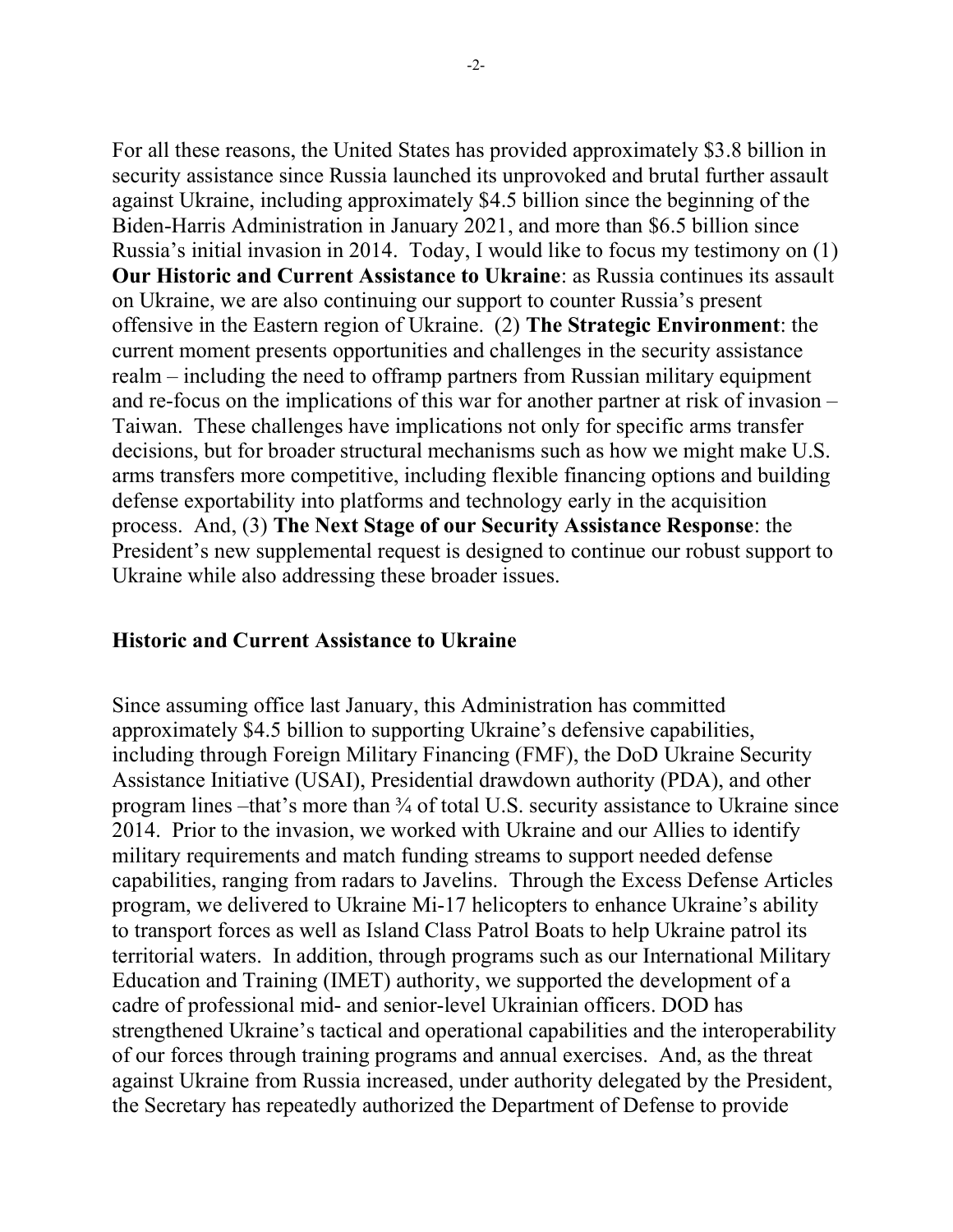immediate military assistance to Ukraine under the Presidential drawdown authority.

We have used the Presidential drawdown authority an unprecedented nine times in the last year for a value of over \$3 billion dollars, providing Ukraine with urgently needed military equipment across a broad range of military capabilities. In doing so, we have fundamentally re-set the expectations for this authority, turning around billions of dollars in months for a program that hitherto had a \$100M annual cap, and managing a process from concept to authorization in days – and in many instances hours – compared to the one to two week-long processes drawdowns had previously required.

Assistance that the United States is providing to Ukraine through these authorities includes:

- More than 1,400 Stinger anti-aircraft systems;
- More than 5,500 Javelin anti-armor systems;
- More than 14,000 other anti-armor systems;
- More than 700 Switchblade Tactical Unmanned Aerial Systems;
- 90 M777 155mm Howitzers and more than 200,000 155mm artillery rounds;
- 72 Tactical Vehicles to tow 155mm Howitzers;
- 16 Mi-17 helicopters;
- Hundreds of Armored High Mobility Multipurpose Wheeled Vehicles;
- 200 M113 Armored Personnel Carriers;
- More than 7,000 small arms;
- More than 50,000,000 rounds of ammunition;
- 75,000 sets of body armor and helmets;
- Laser-guided rocket systems;
- Puma Unmanned Aerial Systems;
- Phoenix Ghost Tactical Unmanned Aerial Systems;
- Unmanned Coastal Defense Vessels;
- 17 counter-artillery radars;
- Four counter-mortar radars;
- Two air surveillance radars;
- Electronic jamming equipment;
- M18A1 Claymore anti-personnel munitions;
- C-4 explosives and demolition equipment for obstacle clearing;
- Tactical secure communications systems;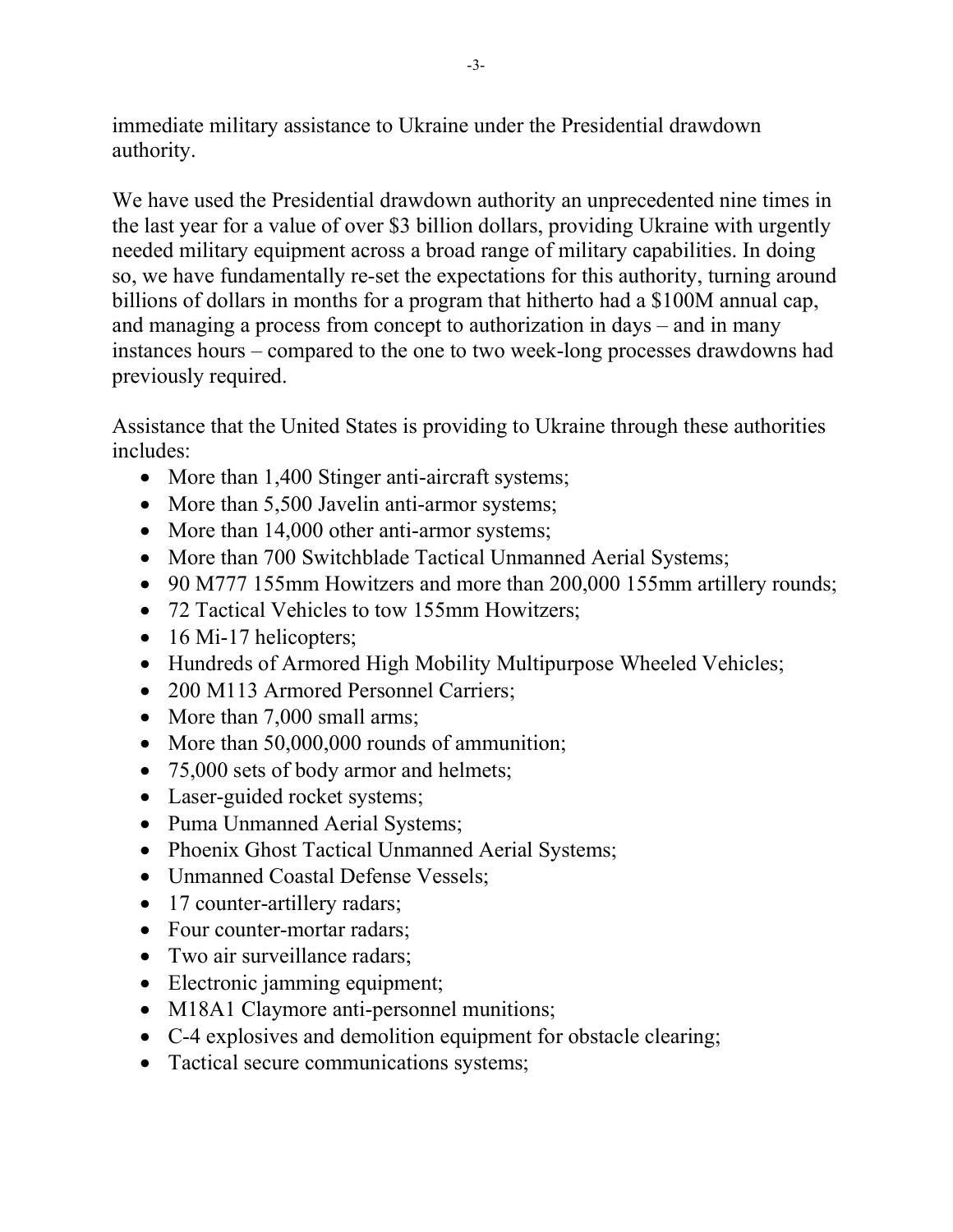- Night vision devices, thermal imagery systems, optics, and laser rangefinders;
- Commercial satellite imagery services;
- Explosive ordnance disposal protective gear;
- Chemical, Biological, Radiological, Nuclear protective equipment;
- Medical supplies to include first aid kits.

In addition to the U.S. produced short-range air defense systems the Ukrainians have been using to great effect, the United States has also identified and is helping the Ukrainians acquire additional, longer-range systems on which Ukraine's forces are already trained, as well as additional parts and munitions for those systems.

The United States continues to expedite the authorization and facilitation of additional assistance to Ukraine from our Allies. Nearly 40 countries have provided security assistance to Ukraine since the Russian invasion began. In 2022, the Department of State authorized third-party transfers of defensive equipment from more than 14 countries – and we have done so in record time, frequently receiving, reviewing, and authorizing such transfers within mere hours. And the number of contributing partners continues to grow as Allies and partners increase support to Ukraine. Through the Third Party Transfer Authorization, we have authorized the provision to Ukraine of U.S.-origin systems including over 12,000 anti-armor systems of various types and over 1,550 anti-air systems. These transfers are in addition to what we have provided through our direct support.

On March 15, President Biden signed the bipartisan Ukraine Supplemental Appropriations Act to provide an additional \$13.6 billion that includes military, humanitarian, and economic assistance to help Ukraine defend itself from Russia's unprovoked further invasion, ensure the Government of Ukraine can function effectively during the conflict and support the people of Ukraine as they endure attacks from Russia's forces. In late April, the Department notified Congress of our intent to obligate the entirety of the \$650M in FMF that Congress appropriated in that supplemental, and these funds will support urgent capabilities for both Ukraine and for our allies on NATO's Eastern Flank. In addition, we have nearly executed the totality of the expanded PDA Cap provided in the supplemental.

Our goal for these funds is simple: to continue our robust support for Ukraine, bolster the Eastern Flank, and provide assistance to countries in the region who are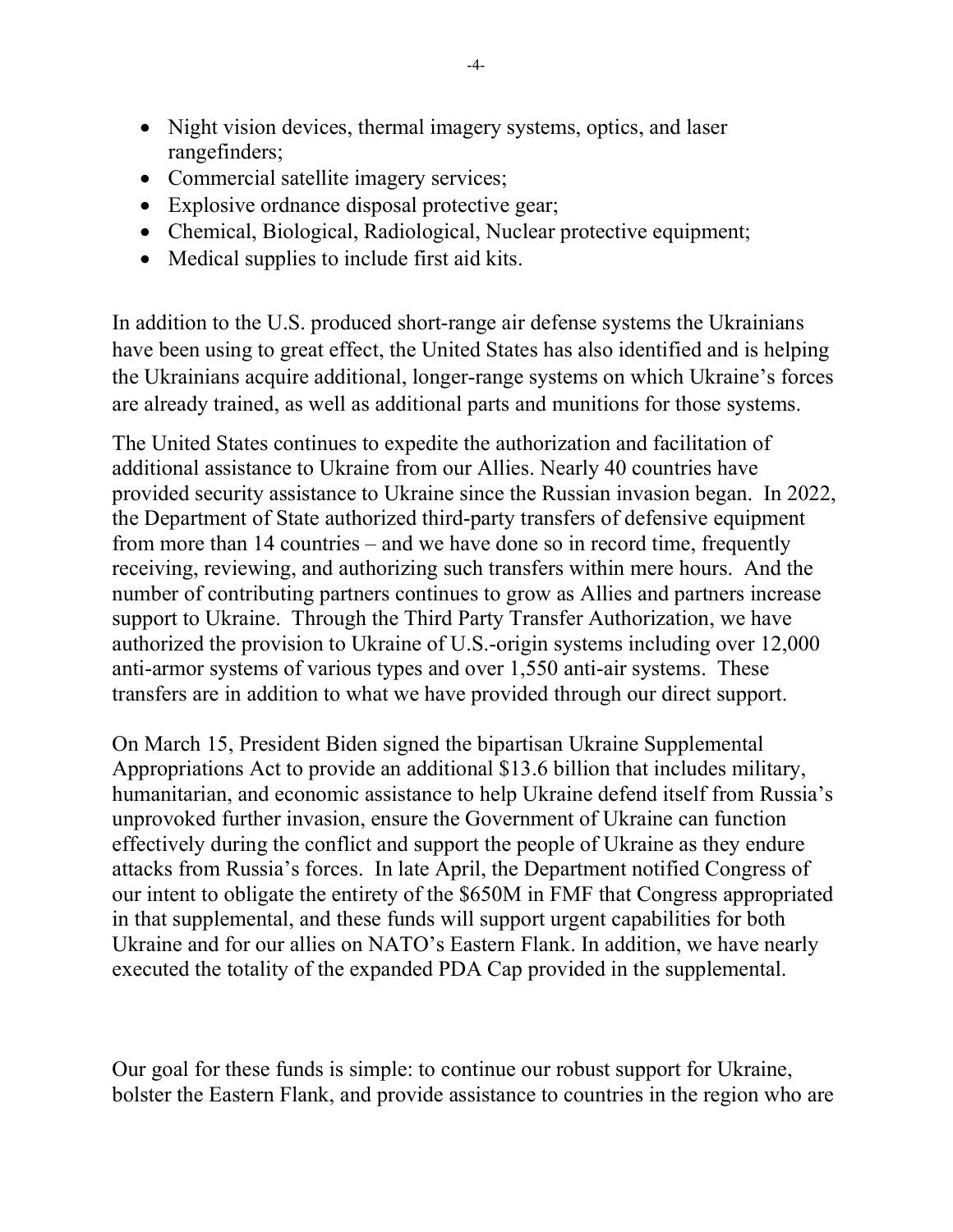lending urgent and timely support to Ukraine in its time of need. We will ensure that all our Allies and partners remain prepared for the security threats they face from an increasingly aggressive Russian Federation. We will work closely with Congress to ensure maximum benefit from any future FMF loan authority, which we view as a key tool to support partners' long-term, high value procurements of U.S. defense articles. Finally, we look forward to coordinating closely with Congress on future security assistance needs as the conflict continues in Ukraine, especially given the regional and global implications of the Russian invasion for the security needs of our other allies and partners.

I am providing the Committee with a list of our security assistance to Ukraine, and would ask that it be accepted with my testimony into the record.

### The Strategic Environment

Russia's war against Ukraine presents strategic challenges – but also strategic opportunities. Depending on our policy choices, we have the opportunity to offramp countries from Russian defense materiel to meet the increasing concerns that Allies and partners have in terms of obtaining support (i.e., spare parts, technical assistance) for the Russian weapons systems currently in their inventory. Additionally, off-ramping worldwide dependence on Russian-origin defense production has the added benefit of decreasing Russian influence while increasing our own. We will encourage partners to diversify their equipment inventories away from Russian systems. This could include support for select partners providing equipment to Ukraine and other incentives to donate additional systems. It could also include strategically timed grant assistance to support procurements of U.S. platforms instead of Russian systems; and/or developing options regarding Russian supply chains and partner requests for support. Priority systems for diversification could include, but are not limited to, legacy Russian fixed and rotary-wing aviation, air defense, armor and infantry fighting vehicles, and artillery systems. It is imperative that we provide affordable or subsidized U.S. solutions, not only to offramp partners from Russia, but also to ensure that any global military capability gaps that emerge are not filled by People's Republic of China. This period is a unique opportunity whereby both our arms sales processes and our relationships can supplant those of our adversaries.

Our need to provide partners with defense materiel is why defense exportability is key. This Administration is exploring ways to make U.S. arms transfers more competitive, including flexible financing options and building exportability into platforms and technology early in the acquisition process. By designing and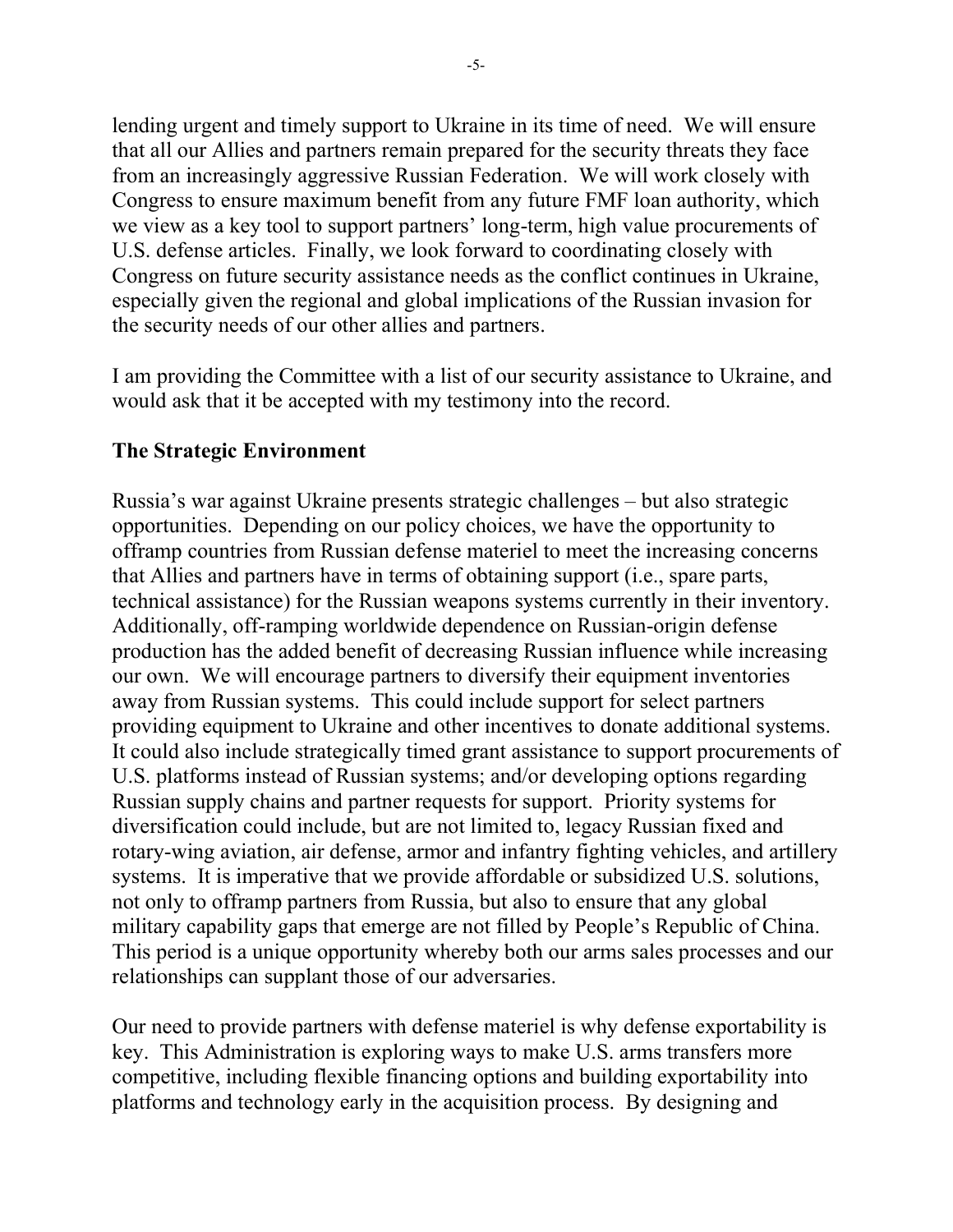developing technology protection features in systems early in their acquisition life cycle, the United States can facilitate earlier foreign sales to our Allies and partners.

In addition, we must take the lessons of Ukraine and apply them to Taiwan. We will be keen to work with you and your staff to consider the implications. The United States is determined to make sure that Taiwan has all necessary means to defend itself against any potential attack, including unilateral action by the PRC, to disrupt the status quo that has been in place now for many decades.

Recent PRC rhetoric and actions clearly demonstrate potential security challenges facing Taiwan. The PRC's threat to Taiwan poses a different problem set, and we are working to think about how the lessons of Ukraine do, and do not, apply in that context. This is a top priority for me. I recognize there are several legislative ideas in Congress, and I welcome the opportunity to engage on these proposals; I would ask that we maintain an open discussion on this issue. As with the future of NATO security cooperation, there may need to be changes to our authorities, and I think it will be vital to ensure that the Foreign Relations Committee and the State Department are on the leading edge of finding those solutions to ensure foreign policy remains in the driving seat of our security cooperation with, and assistance to, Taiwan.

The United States' swift provision to Taiwan of defensive weaponry via Foreign Military Sale (FMS) and Direct Commercial Sale (DCS) is essential for Taiwan's security and we will continue to work with industry to support that goal. Our defense relationship with Taiwan is predicated on our respect for Taiwan's democracy–and we are refining and deepening our defense relationship with Taiwan in a manner that is commensurate with the threat we assess from the PRC, consistent with our one China policy and in the context of our Indo-Pacific Strategy. As such, the United States supports and encourages Taiwan with its innovative and asymmetric security posture. Since the Biden-Harris Administration took office in January 2021, the State Department has approved several key capabilities to Taiwan including enhanced air defense systems.

# The Next Stage of our Security Assistance Response

We have also been working hard to think strategically about Ukraine's requirements in the coming months and years, and about what capabilities and support our NATO Allies will need in the coming months and years, and as the war progresses to a new phase. The FY 2023 Budget Request and the recent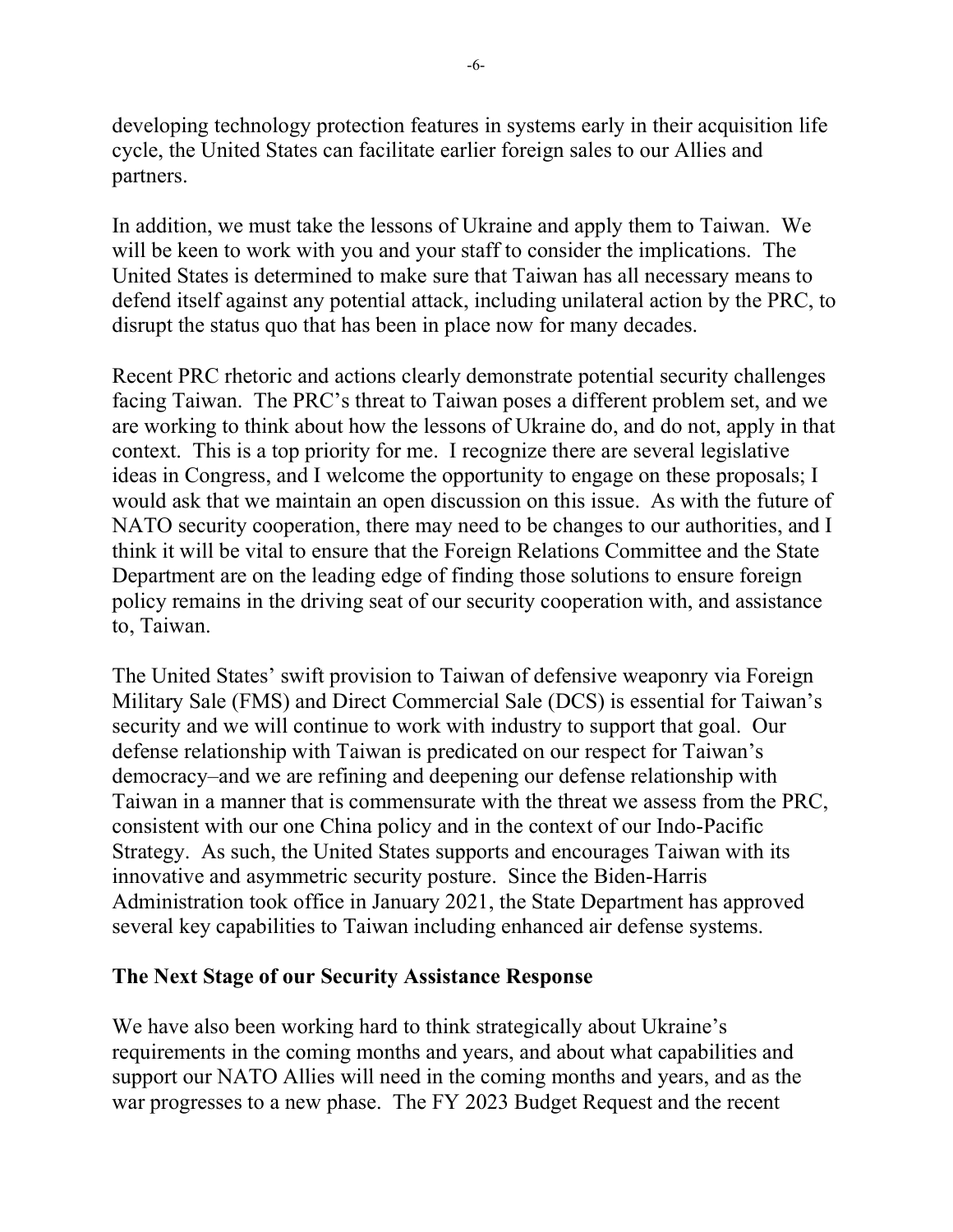FY 2022 appropriations act are helpful steps in this regard – particularly the additional FMF and FMF Loan Authority in the appropriations act – but we are looking at a fundamental change in the post-Cold War security paradigm that may need broader statutory change to our authorities.

In light of the clear impact that our assistance to Ukraine has had on the battlefield, the obvious necessity of continuing that assistance, and taking into account the broader strategic implications that I have just identified, President Biden is seeking a second, \$33 billion, supplemental funding package that includes \$20 billion in new security assistance, including \$4 billion in Foreign Military Financing, which Congress is considering. This request will support capability and capacity building of Allied and partner nations who are urgently seeking to strengthen their latent defense capabilities in the context of the increased Russian threat. By supporting the expansion of partner and ally self-defense capability and interoperability that enables coalition operations, this funding provides significant budgetary efficiencies across government when measured against the cost of the potential alternative of long-term increased U.S. military overseas presence.

The supplemental request for FMF is intended to address several priority areas. The first of these is Ukraine itself, where funds will support current and emerging military requirements.

The second is support to strengthen our allies in NATO's Eastern Flank in the context of Russia's increased aggression. By supporting the expansion of partner and ally self-defense capability and interoperability that enables coalition operations, this funding provides significant budgetary efficiencies across government when measured against the cost of the potential alternative of longterm increased U.S. military overseas presence.

The third is to support the backfill of gaps created by direct donations of military equipment to Ukraine since the conflict began in February 2022 and to incentivize future donations from allies and partners. Additionally, this will provide an increased demand signal to U.S. defense industry for long lead time items, which may in turn provide industry the reassurance needed to expand production capacity. As with grant security assistance to support EUR Regional/Eastern Flank military capability growth, this funding provides significant budgetary efficiencies across government when measured against the cost of the potential alternative of long-term increased U.S. military overseas presence.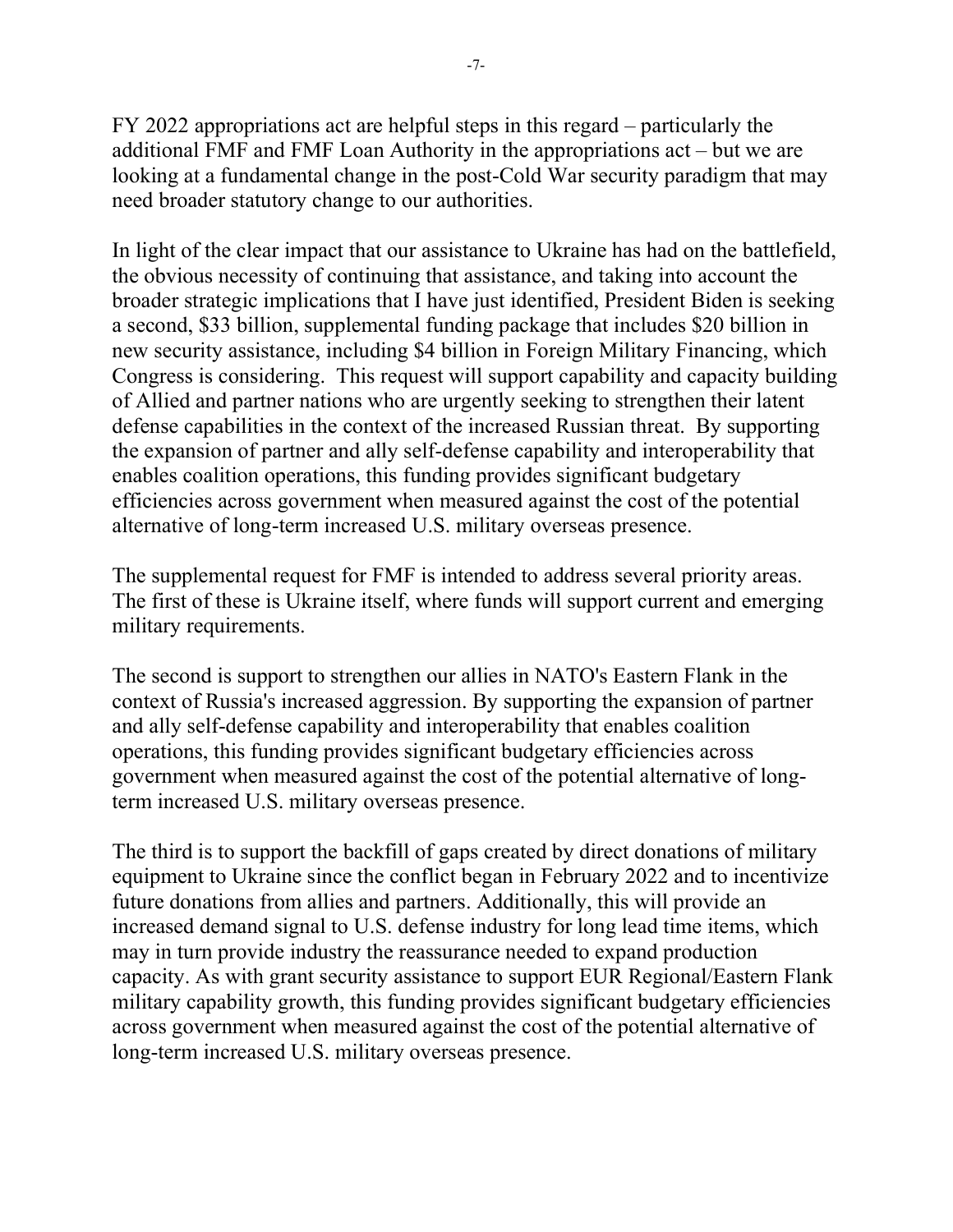The fourth is FMF loan support, for which funds will support FMF loan subsidies/guarantees and origination fees to enable the use of FMF loan authority.

And finally, we must seize the opportunity to offramp partners from Russian-origin defense equipment. As we have discussed previously, Allies and partners are increasingly concerned about their ability to obtain support (e.g., spare parts, technical assistance) for the Russian weapons systems currently in their inventory. As such, we intend to use some of this funding to incentivize select countries' diversification of equipment inventories away from Russian systems.

# Conclusion

For 11 weeks, Russia has intensified its savage assault against Ukraine, its sovereignty, its territorial integrity, its independence, its freedom, and its people. In addition to what we have provided, allies and partners from nearly 40 countries have joined us to deliver security assistance to Ukraine since Russia's further invasion began. Together, we are working around the clock to expedite shipments of even more of the arms and defense equipment Ukraine is using to defend itself.

The strategy that the United States has put in place to support Ukraine, the massive pressure against the Russian Federation, and the solidarity with our Allies and partners engaged in these efforts is having real results. As Secretary Blinken has said, it is impossible not to be moved by what the Ukrainians have achieved. It is also impossible not to believe that they will keep succeeding, because they know why they fight. I want to reiterate that we, the people of the United States, can be proud of the role that U.S. security assistance has played since 2014 in contributing to the Ukrainian Armed Forces' readiness and their ability to fiercely defend Ukraine against Russia's invading forces. But there is more still that the United States and our partners can offer Ukraine. Sustained assistance to the Ukrainian Armed Forces will continue to be a key factor, and the contributions of the United States and its allies are critical.

In addition, the war in Ukraine has created a host of challenges – and opportunities – on a global scale. We should seek to backfill partners who are creating gaps in their own defense capabilities through the generosity of their donations to Ukraine. We must continue to strengthen NATO's Eastern Flank. Based on making a choice to prioritize countering Russia, we must assist partners in reducing their reliance on Russian defense systems. Where we have concerns with these partners in terms of arms transfers, we will engage with Congress regarding how our policies will